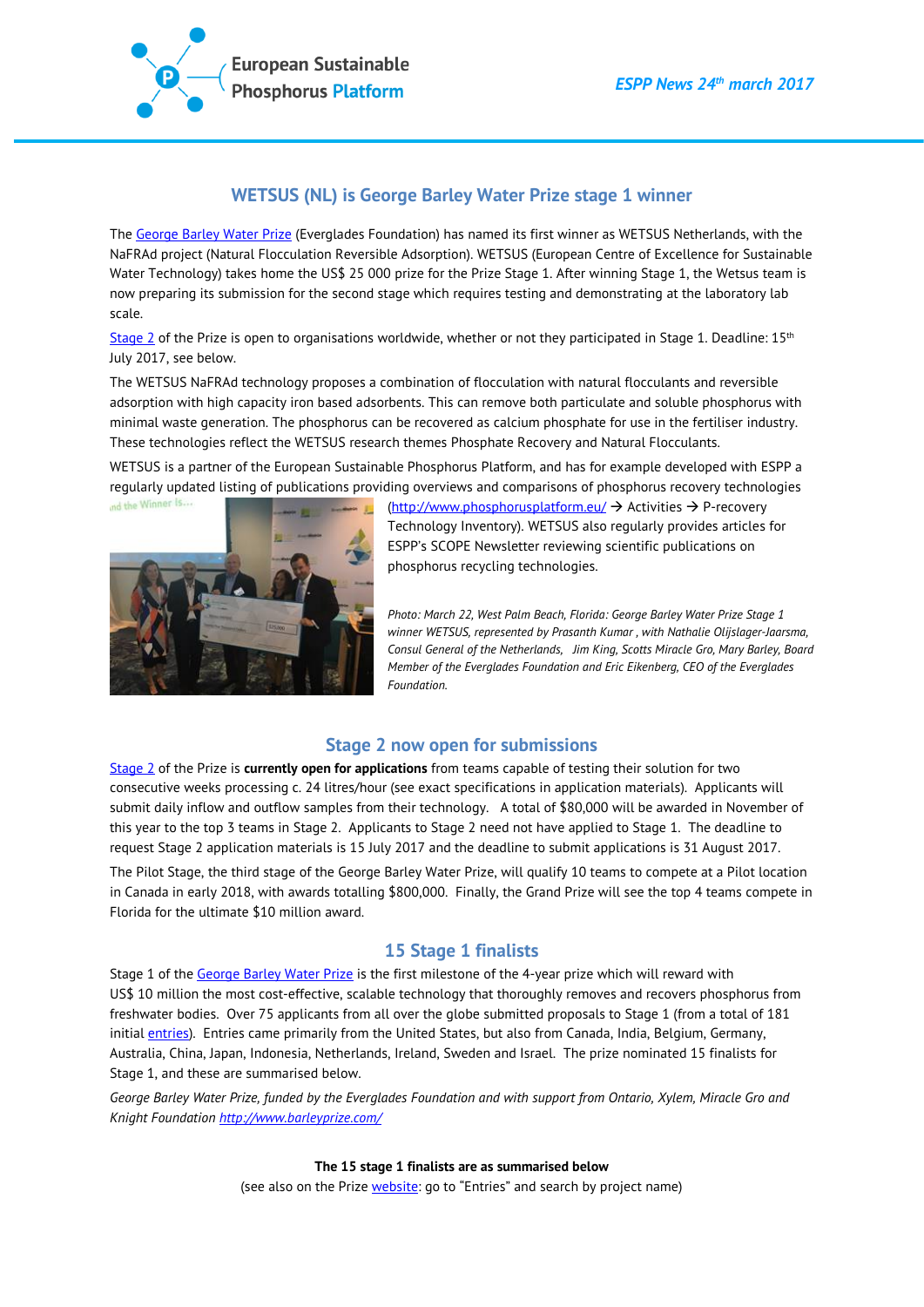

## *The fifteen George Barley Water Prize Stage 1 finalists:*

Technologies including phosphorus adsorbents

• **Wetsus NaFRAd (Natural Flocculation Reversible Adsorption)** –particulate phosphorus is captured by biodegradable bioflocculants, soluble phosphorus is captured in an adsorbent bed which can be regenerated using calcium hydroxide for recovery of calcium phosphate. Adsorption is part of the WETSUS Phosphate Recovery theme with participation of Delft University of Technology, STOWA, ICL Fertilizers, KEMIRA, Green Water Solution, water authority Brabantse Delta and Oosterhof Holman. Natural flocculants are being developed in the WETSUS Natural Flocculants theme with participation of Wageningen University Research, Pentair and Shell Global Solutions. See o[n YouTube](https://www.youtube.com/watch?v=lJ6ypN8tEgE) and [https://www.wetsus.nl/phosphate](https://www.wetsus.nl/phosphate-recovery)[recovery](https://www.wetsus.nl/phosphate-recovery) Contact **Leon.korving@wetsus.nl** See photo.



- **Rocky Mountain Scientific APR** proposes a compound (APR1 beads a proprietary compound) which enables phosphorus to be removed from water by adsorption/desorption. Contact[: steve@rmtsc.com](mailto:steve@rmtsc.com)
- **AquaCal AgBag** –uses "*biogenic oolitic aragonite*", which means a form of calcium carbonate in spherical grains produced by biological processes (this is not clarified). It is claimed that "*adding aragonite into animal and plant nutrition … will mitigate the very generation of phosphorus by livestock and farming activities*". Clarifications have been requested by ESPP, because we do not understand how adding calcium carbonate can have the result that phosphorus going into one end of animals does not come out the other end (phosphorus present in animal feed comes out in manures except for the non significant and essentially non variable amount stocked in bones etc). The answer we received from the company was that this is currently undergoing testing. It is also proposed to install different types of filter bags of aragonite in field drainage or storm water collection to adsorb phosphate. It is indicated that the phosphorus-enriched calcium carbonate can then be used as a fertiliser or soil improver.
- **WAVVE Stream / University of Houston spin-off** using nano-coated polymer beads to adsorb nutrients and heavy metals, with regeneration capabilities. Website:<http://wavvestream.com/> Contact [ebeydoun@wavvestream.com](mailto:ebeydoun@wavvestream.com)

#### Biological systems

• **AquaFiber Technologies AquaLutionsTM process** – lake water is pumped through a [patented](https://www.google.ch/patents/US8075783) unit at the heart of which is a dissolved air flotation unit modified to maximize its efficiency to harvest the smallest algal cells from the lake water. The system also includes gravity pre-separation and biological polishing. Clear, clean and oxygenated water is returned to the source and blue-green algae are removed. The harvested biomass can be used to produce an organic fertiliser or converted to energy. A 14 million litres/day, 0.4 ha footprint (of which 7% for the treatment installation) site has already been tested successfully at Lake Jesup, Florida, 2009-2014. The technology is ready for roll-out and the



company offers a "pay for performance" business model. [www.aquafiber.com](http://www.aquafiber.com/) See photo.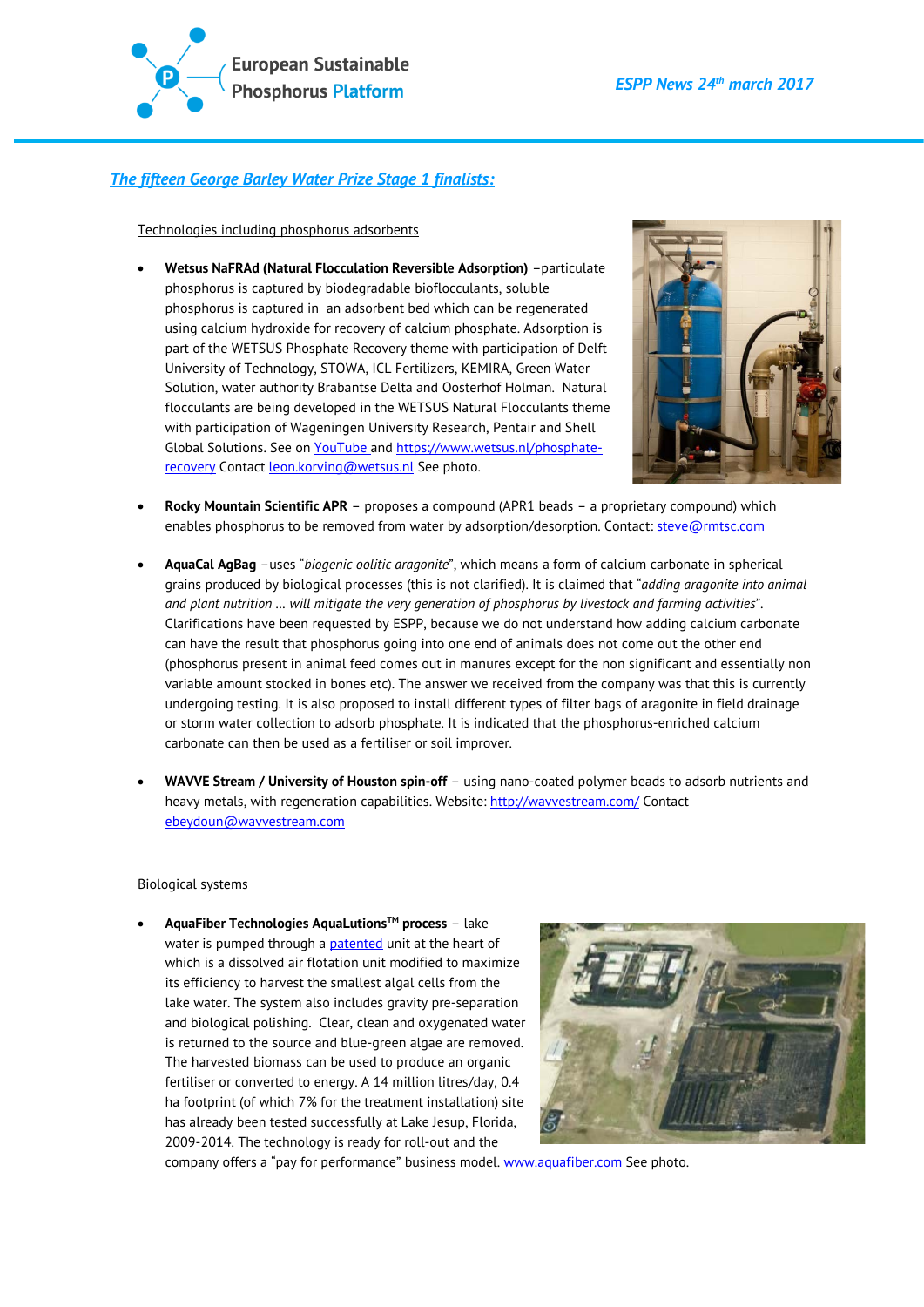

## *The fifteen George Barley Water Prize Stage 1 finalists:*

- **Phosphorus-hungry microbes (PIARCS)** [www.piarcs.org](http://www.piarcs.org/) microbes are used to remove soluble phosphorus from water and stably sequester it as polyphosphate. Advantages over conventional bio-P removal are very rapid phosphate uptake, without subsequent phosphate release. The rapid uptake means that fermentergrown microbes can be added just prior to flocculation. The polyphosphate rich biomass can be used as organic fertiliser. Contact **holland@piarcs.org**
- **Wetlaculture ( Mitsch)** landscape-scale and mesocosm-scale models integrating wetlands for phosphorus retention with agriculture. Retained phosphorus in the wetlands is directly recycled as fertiliser to crops appropriate for temperate or subtropical region. See photo.



#### High technology solutions

- **Nutrient Extraction and Recovery Devices (University of Maryland Baltimore County)** selective phosphorus uptake and recovery using ion exchange membranes and high-strength monovalent salt solutions. Contact [blaney@umbc.edu](mailto:blaney@umbc.edu)
- **Waterway Nanoshield (University of Calgary)** phosphorus removal from livestock manure using nanoporous carbon membranes as electro-filters, to clean water and produce "mineral concentrates" of phosphorus and nitrogen which can be redistributed as a fertiliser. Contact *rmmayall@ucalgary.ca*
- **Plasma Water Reactor – University of Michigan** plasma injection into water is indicated as having the following effects: changing water chemistry (oxidation states, pH) so initiating precipitation of ions such as phosphates; electrical enhancement of coagulation; generation of ozone, UV … which break down organics.